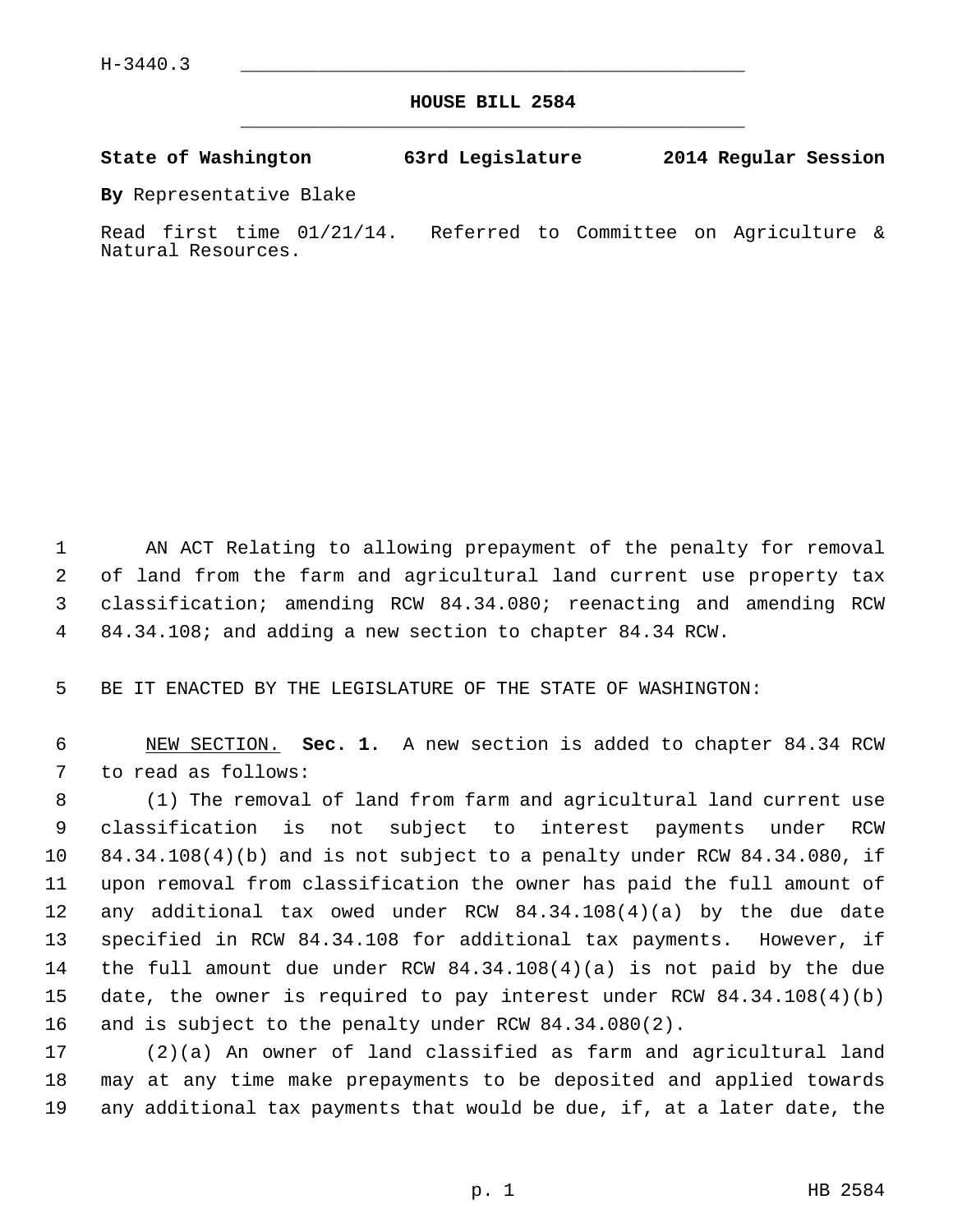1 owner decides to remove such land from farm and agricultural land 2 current use classification and additional tax is owed at the time of 3 removal under RCW 84.34.108(4)(a). However, prepayments made under 4 this section may not in any one tax year exceed the difference between 5 the property tax paid as farm and agricultural land and the amount of 6 property tax otherwise due and payable, for the year in which the 7 prepayment is made, had the land not been classified as farm and 8 agricultural land.

 9 (b) An owner that makes prepayments under this subsection (2) and 10 later decides to not remove the farm and agricultural land from current 11 use classification may request to have such prepayments applied as a 12 credit against any property tax due by the owner. The credit may be 13 carried forward until such prepayments have been used in full. No 14 refunds of prepayments may be issued under this section.

15 **Sec. 2.** RCW 84.34.108 and 2009 c 513 s 2, 2009 c 354 s 3, 2009 c 16 255 s 2, and 2009 c 246 s 3 are each reenacted and amended to read as 17 follows:

18 (1) When land has once been classified under this chapter, a 19 notation of the classification ((shall)) must be made each year upon 20 the assessment and tax rolls and the land  $((shall))$  must be valued 21 pursuant to RCW 84.34.060 or 84.34.065 until removal of all or a 22 portion of the classification by the assessor upon occurrence of any of 23 the following:

24 (a) Receipt of notice from the owner to remove all or a portion of 25 the classification;

26 (b) Sale or transfer to an ownership, except a transfer that 27 resulted from a default in loan payments made to or secured by a 28 governmental agency that intends to or is required by law or regulation 29 to resell the property for the same use as before, making all or a 30 portion of the land exempt from ad valorem taxation;

31 (c) Sale or transfer of all or a portion of the land to a new 32 owner, unless the new owner has signed a notice of classification 33 continuance, except transfer to an owner who is an heir or devisee of 34 a deceased owner  $((shath))$  may not, by itself, result in removal of 35 classification. The notice of continuance  $((\text{shall}))$  must be on a form 36 prepared by the department. If the notice of continuance is not signed 37 by the new owner and attached to the real estate excise tax affidavit,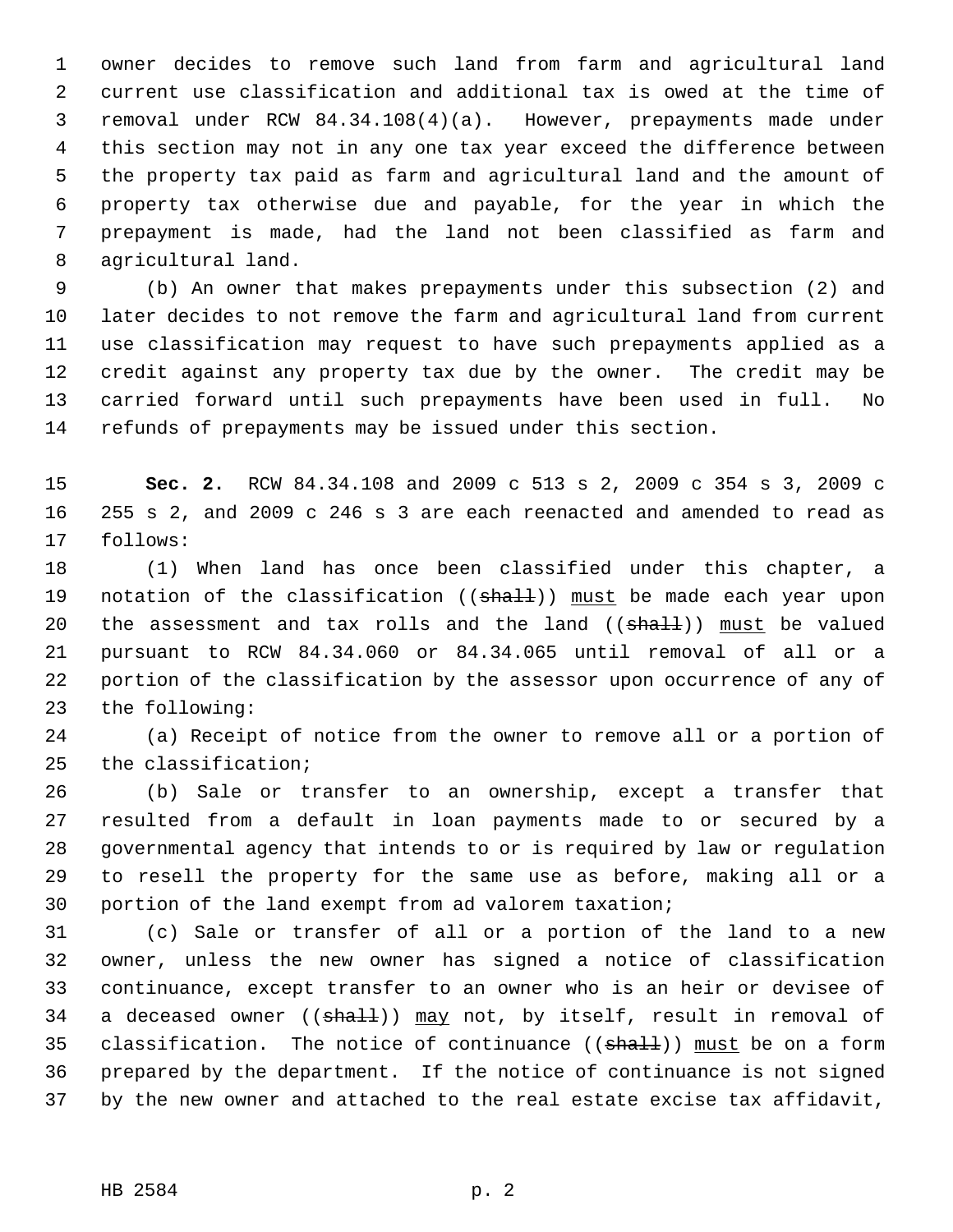1 all additional taxes calculated pursuant to subsection (4) of this 2 section ((shall)) become due and payable by the seller or transferor at 3 time of sale. The auditor ((shall)) may not accept an instrument of 4 conveyance regarding classified land for filing or recording unless the 5 new owner has signed the notice of continuance or the additional tax 6 has been paid, as evidenced by the real estate excise tax stamp affixed 7 thereto by the treasurer. The seller, transferor, or new owner may 8 appeal the new assessed valuation calculated under subsection (4) of 9 this section to the county board of equalization in accordance with the 10 provisions of RCW 84.40.038. Jurisdiction is hereby conferred on the 11 county board of equalization to hear these appeals;

12 (d)(i) Determination by the assessor, after giving the owner 13 written notice and an opportunity to be heard, that all or a portion of 14 the land no longer meets the criteria for classification under this 15 chapter. The criteria for classification pursuant to this chapter 16 continue to apply after classification has been granted.

17 (ii) The granting authority, upon request of an assessor, ((shall)) 18 must provide reasonable assistance to the assessor in making a 19 determination whether the land continues to meet the qualifications of 20 RCW 84.34.020 (1) or  $(3)$ . The assistance  $((\text{shalt}))$  must be provided 21 within thirty days of receipt of the request.

22 (2) Land may not be removed from classification because of:

23 (a) The creation, sale, or transfer of forestry riparian easements 24 under RCW 76.13.120; or

25 (b) The creation, sale, or transfer of a fee interest or a 26 conservation easement for the riparian open space program under RCW 27 76.09.040.

28 (3) Within thirty days after the removal of all or a portion of the 29 land from current use classification under subsection (1) of this 30 section, the assessor  $((shall))$  must notify the owner in writing, 31 setting forth the reasons for the removal. The seller, transferor, or 32 owner may appeal the removal to the county board of equalization in 33 accordance with the provisions of RCW 84.40.038. The removal notice 34 must explain the steps needed to appeal the removal decision, including 35 when a notice of appeal must be filed, where the forms may be obtained, 36 and how to contact the county board of equalization.

37 (4) Unless the removal is reversed on appeal, the assessor 38 ((shall)) must revalue the affected land with reference to its true and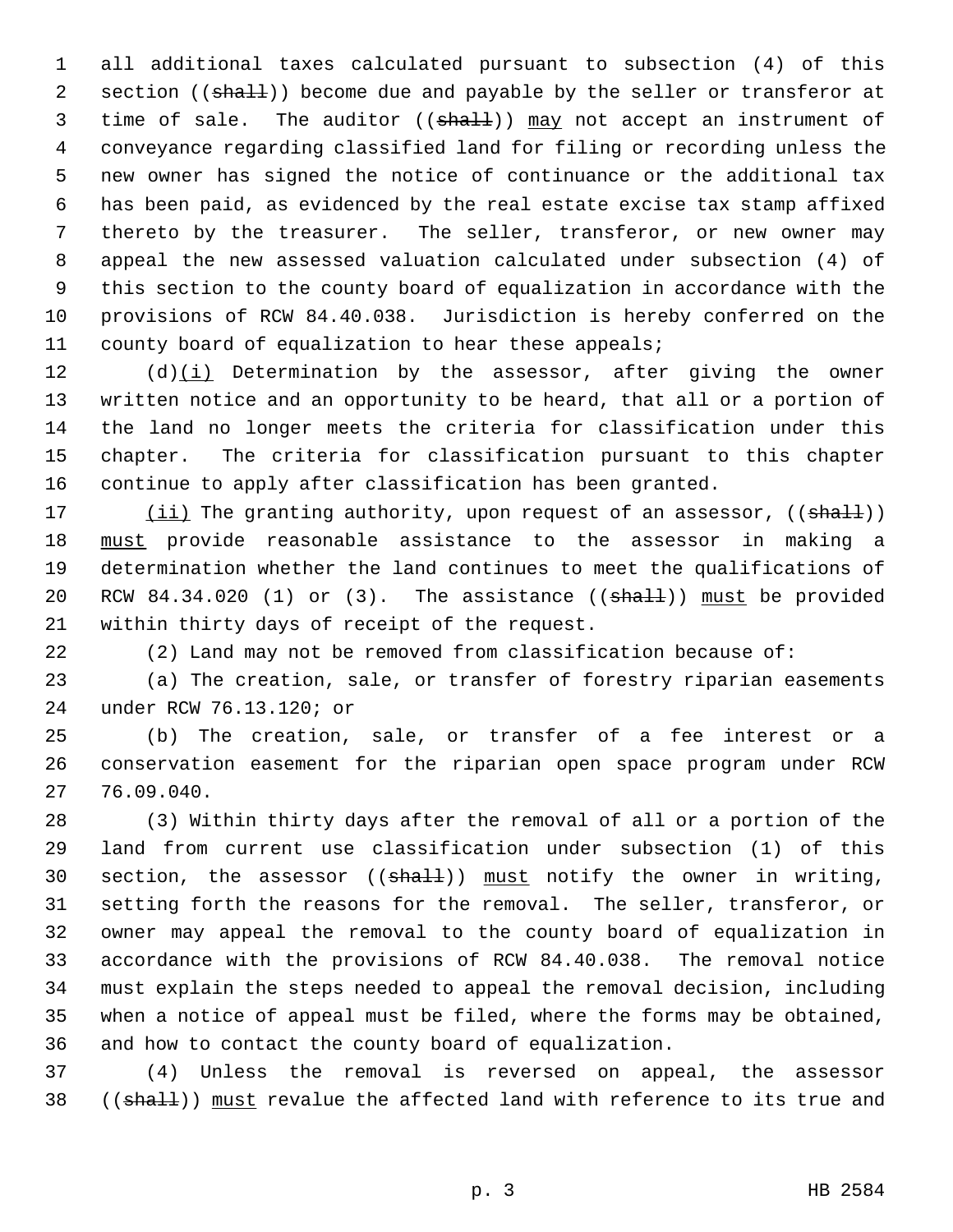1 fair value on January 1st of the year of removal from classification. 2 Both the assessed valuation before and after the removal of 3 classification ((shall)) must be listed and taxes ((shall)) must be 4 allocated according to that part of the year to which each assessed 5 valuation applies. Except as provided in subsection (6) of this 6 section, an additional tax, applicable interest, and penalty  $((\text{sha11}))$ 7 must be imposed, which ((shall be)) is due and payable to the treasurer 8 thirty days after the owner is notified of the amount of the additional 9 tax. As soon as possible, the assessor (( $\text{shall}$ )) must compute the 10 amount of additional tax, applicable interest, and penalty and the 11 treasurer ((shall)) must mail notice to the owner of the amount thereof 12 and the date on which payment is due. The amount of the additional 13 tax, applicable interest, and penalty ((shall be)) is determined as 14 follows:

15 (a) The amount of additional tax ((shall be)) is equal to the 16 difference between the property tax paid as "open space land," "farm 17 and agricultural land," or "timber land" and the amount of property tax 18 otherwise due and payable for the seven years last past had the land 19 not been so classified;

20 (b) The amount of applicable interest ((shall be)) is equal to the 21 interest upon the amounts of the additional tax paid at the same 22 statutory rate charged on delinquent property taxes from the dates on 23 which the additional tax could have been paid without penalty if the 24 land had been assessed at a value without regard to this chapter. 25 Interest is not charged under this section if the removal satisfies the 26 conditions of section 1 of this act;

27 (c) The amount of the penalty ((shall be)) is as provided in RCW 28 84.34.080. The penalty  $((shall))$  may not be imposed if the removal 29 satisfies the conditions of RCW 84.34.070 or section 1 of this act.

30 (5) Additional tax, applicable interest, and penalty, ((shall)) 31 become a lien on the land which  $((shath))$  attaches at the time the land 32 is removed from classification under this chapter and ((shall have)) 33 has priority to and ((shall)) must be fully paid and satisfied before 34 any recognizance, mortgage, judgment, debt, obligation, or 35 responsibility to or with which the land may become charged or liable. 36 This lien may be foreclosed upon expiration of the same period after 37 delinquency and in the same manner provided by law for foreclosure of 38 liens for delinquent real property taxes as provided in RCW 84.64.050.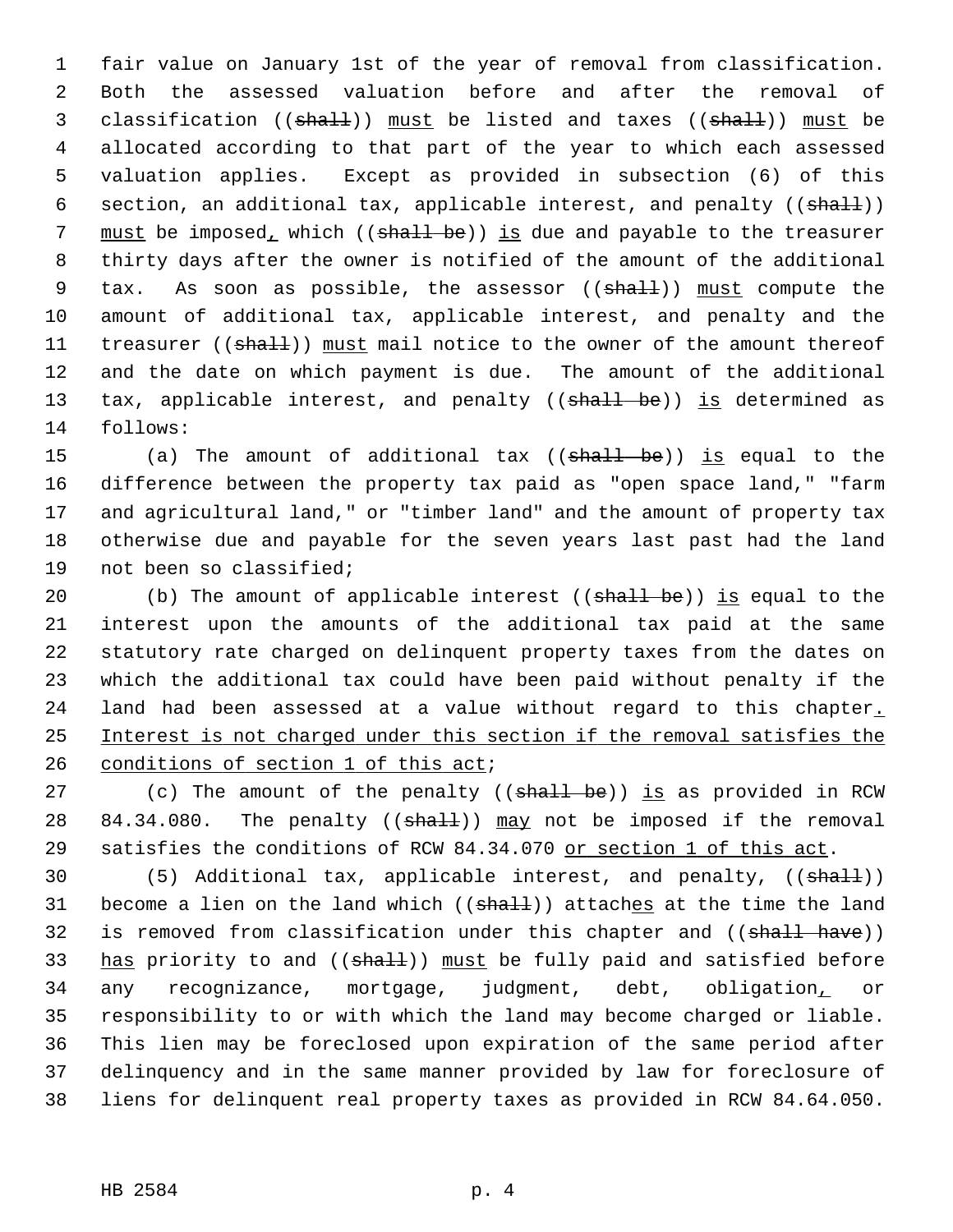1 Any additional tax unpaid on its due date ((shall thereupon)) becomes 2 delinquent as of the due date. From the date of delinquency until 3 paid, interest ((shall be)) is charged at the same rate applied by law 4 to delinquent ad valorem property taxes.

 5 (6) The additional tax, applicable interest, and penalty specified 6 in subsection (4) of this section (( $shall$ )) may not be imposed if the 7 removal of classification pursuant to subsection (1) of this section 8 resulted solely from:

 9 (a) Transfer to a government entity in exchange for other land 10 located within the state of Washington;

11 (b)(i) A taking through the exercise of the power of eminent 12 domain, or (ii) sale or transfer to an entity having the power of 13 eminent domain in anticipation of the exercise of such power, said 14 entity having manifested its intent in writing or by other official 15 action;

16 (c) A natural disaster such as a flood, windstorm, earthquake, or 17 other such calamity rather than by virtue of the act of the landowner 18 changing the use of the property;

19 (d) Official action by an agency of the state of Washington or by 20 the county or city within which the land is located which disallows the 21 present use of the land;

22 (e) Transfer of land to a church when the land would qualify for 23 exemption pursuant to RCW 84.36.020;

24 (f) Acquisition of property interests by state agencies or agencies 25 or organizations qualified under RCW 84.34.210 and 64.04.130 for the 26 purposes enumerated in those sections. At such time as these property 27 interests are not used for the purposes enumerated in RCW 84.34.210 and 28 64.04.130 the additional tax specified in subsection (4) of this 29 section  $((\text{sha1})$ ) must be imposed;

30 (g) Removal of land classified as farm and agricultural land under 31 RCW 84.34.020(2)(f);

32 (h) Removal of land from classification after enactment of a 33 statutory exemption that qualifies the land for exemption and receipt 34 of notice from the owner to remove the land from classification;

35 (i) The creation, sale, or transfer of forestry riparian easements 36 under RCW 76.13.120;

37 (j) The creation, sale, or transfer of a conservation easement of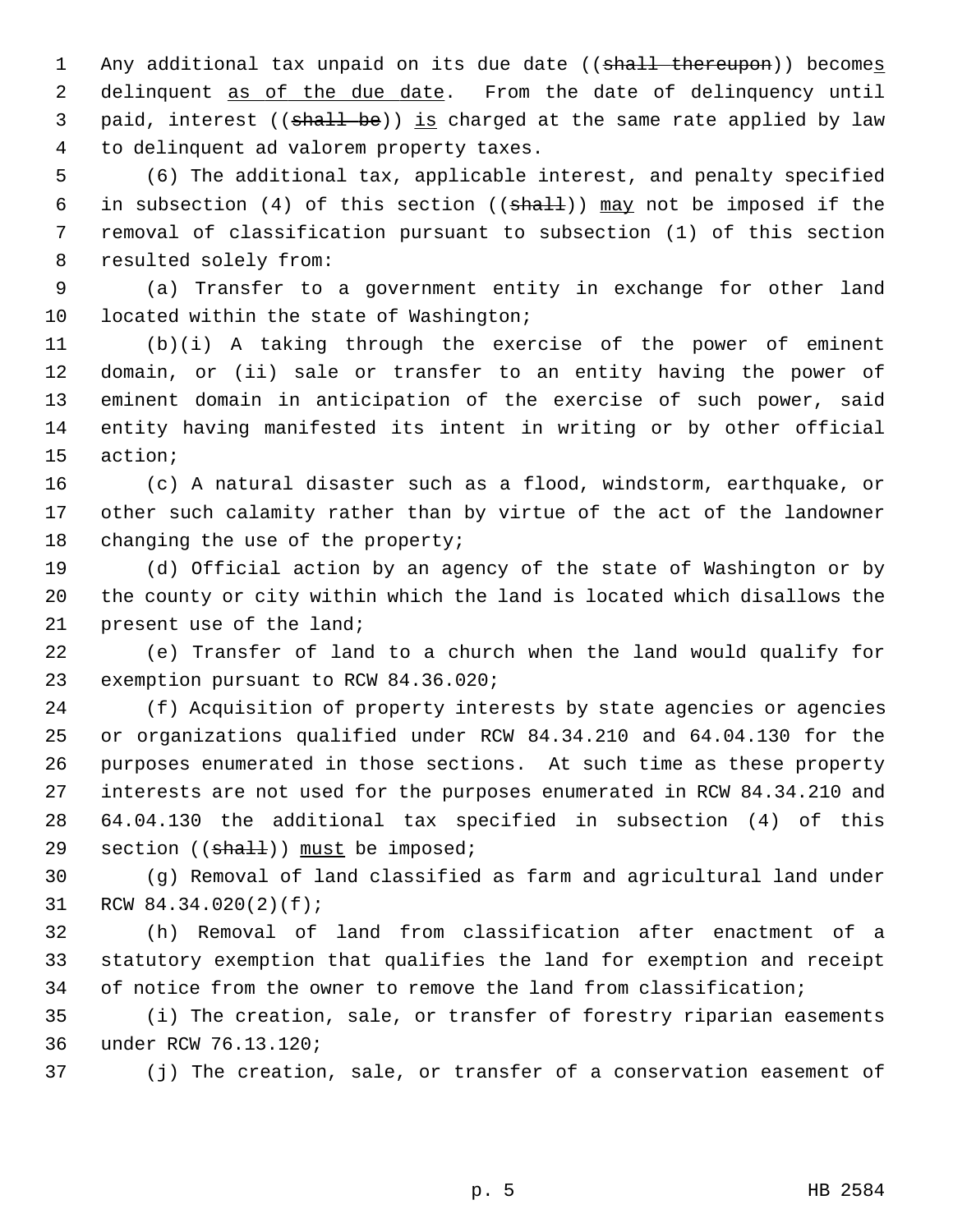1 private forest lands within unconfined channel migration zones or 2 containing critical habitat for threatened or endangered species under 3 RCW 76.09.040;

 4 (k) The sale or transfer of land within two years after the death 5 of the owner of at least a fifty percent interest in the land if the 6 land has been assessed and valued as classified forest land, designated 7 as forest land under chapter 84.33 RCW, or classified under this 8 chapter continuously since 1993. The date of death shown on a death 9 certificate is the date used for the purposes of this subsection 10 (6)(k); or

11 (l)(i) The discovery that the land was classified under this 12 chapter in error through no fault of the owner. For purposes of this 13 subsection (6)(l), "fault" means a knowingly false or misleading 14 statement, or other act or omission not in good faith, that contributed 15 to the approval of classification under this chapter or the failure of 16 the assessor to remove the land from classification under this chapter.

17 (ii) For purposes of this subsection (6), the discovery that land 18 was classified under this chapter in error through no fault of the 19 owner is not the sole reason for removal of classification pursuant to 20 subsection (1) of this section if an independent basis for removal 21 exists. Examples of an independent basis for removal include the owner 22 changing the use of the land or failing to meet any applicable income 23 criteria required for classification under this chapter.

24 **Sec. 3.** RCW 84.34.080 and 1999 sp.s. c 4 s 705 are each amended to 25 read as follows:

26 When land which has been classified under this chapter as open 27 space land, farm and agricultural land, or timber land is applied to 28 some other use, except through compliance with RCW 84.34.070 or section 29 1 of this act, or except as a result solely from any one of the 30 conditions listed in RCW 84.34.108(6), the owner ((shall)) must within 31 sixty days notify the county assessor of such change in use and 32 additional real property tax  $((shalt))$  must be imposed upon such land 33 in an amount equal to the sum of the following:

34 (1) The total amount of the additional tax and applicable interest 35 due under RCW 84.34.108; plus